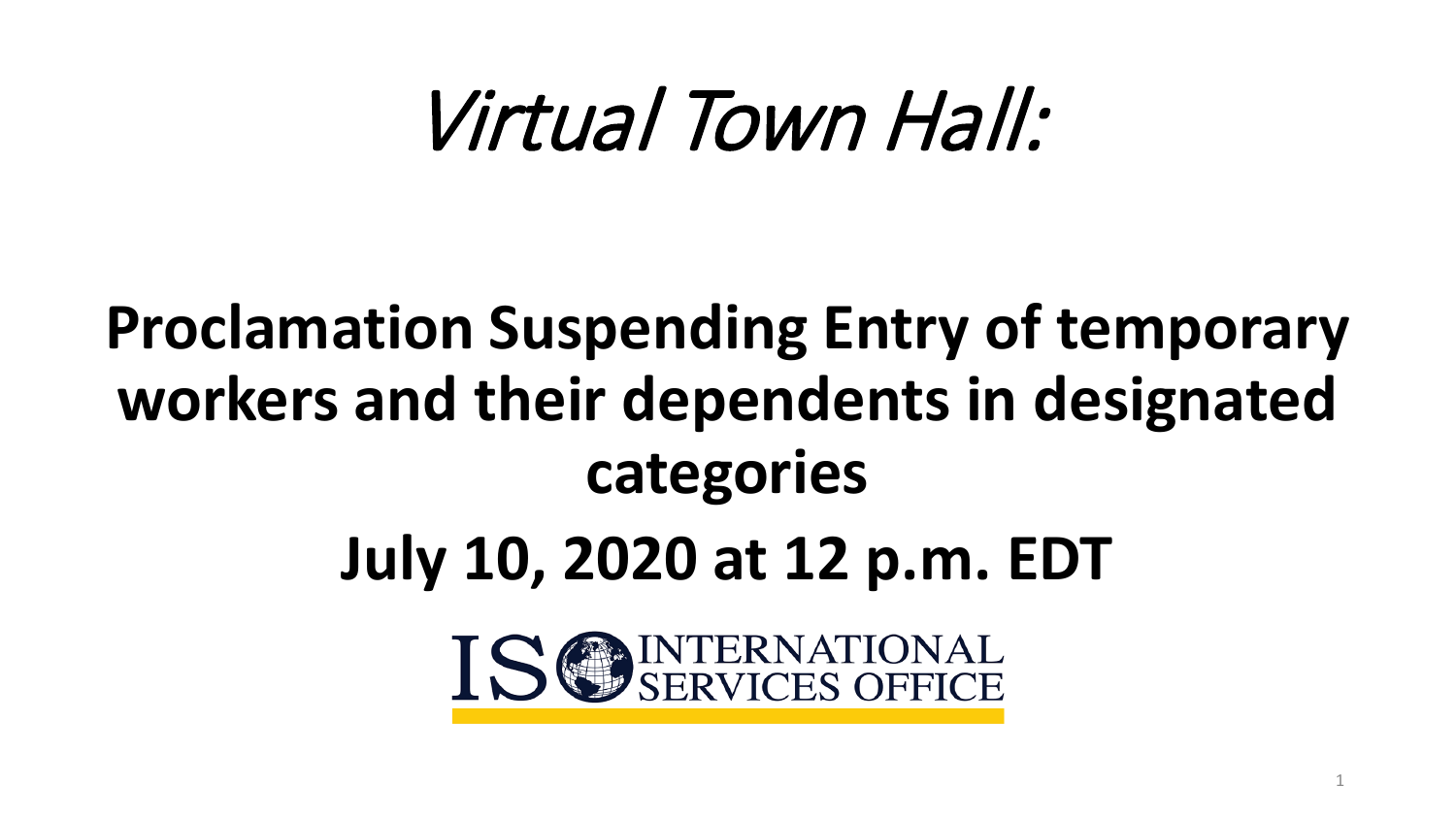#### International Services Office Panelists

#### **Jane Gatewood**

Vice Provost for Global Engagement

#### **Ravi Shankar**

Assistant Vice Provost and

Director International Services Office

#### **Kathleen Strout**

Associate Director for ISO Scholar Services

#### **Sumie Jacoby and Jeff Rodgers**

Senior Immigration Advisors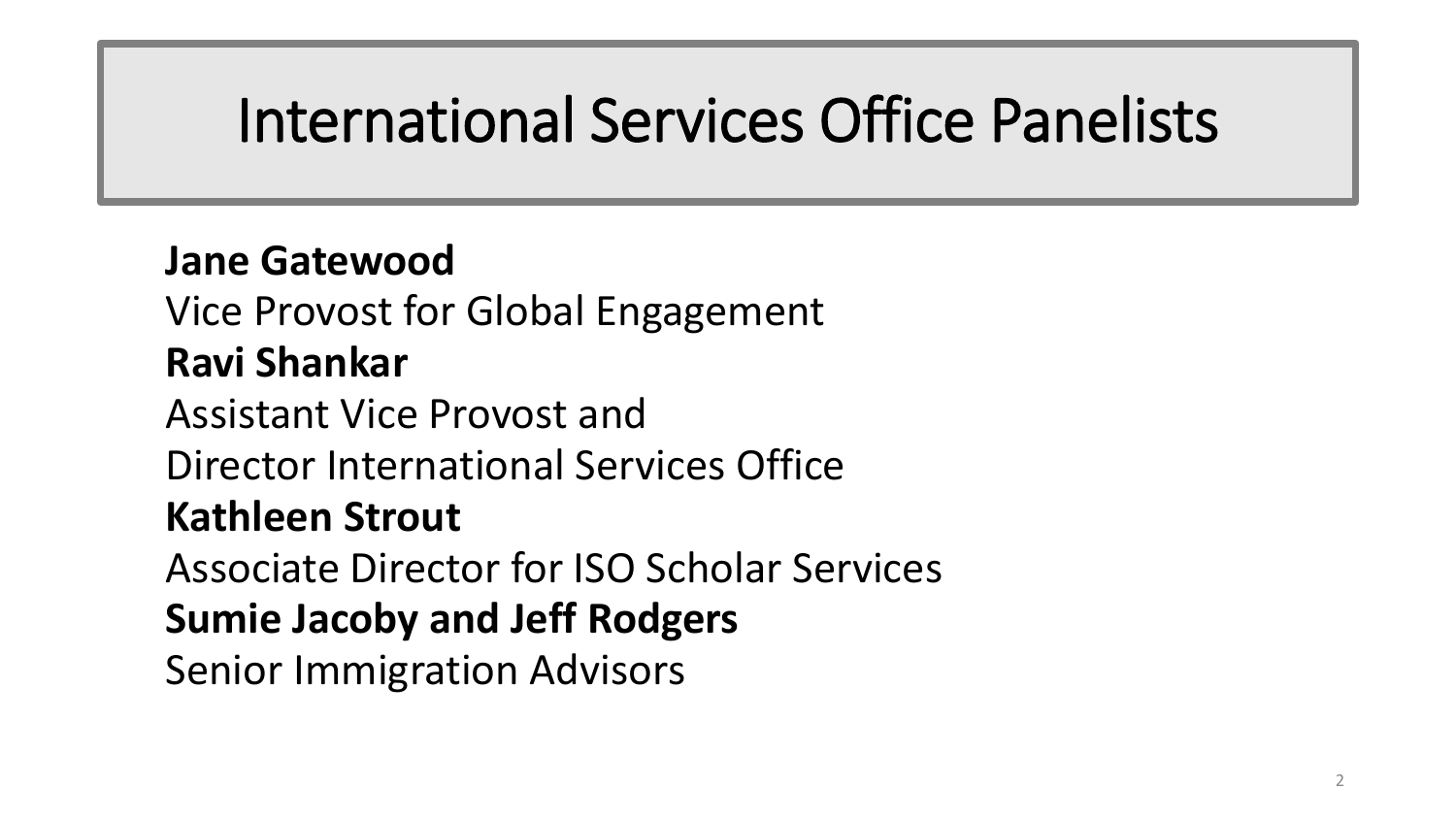## Today's Agenda

- June 22, 2020 Proclamation and June 29, 2020 Amendment
- Who it applies to
- Who it does not apply to
- Travel Bans and U.S. Embassies/Consulates
- U of R Employees Stranded Outside of the U.S.
- J Exchange Visitor Program
- USCIS furloughs expected to begin August 3, 2020
- Send in H-1B extension requests and change of status requests now *Please submit questions to the Q&A tool!*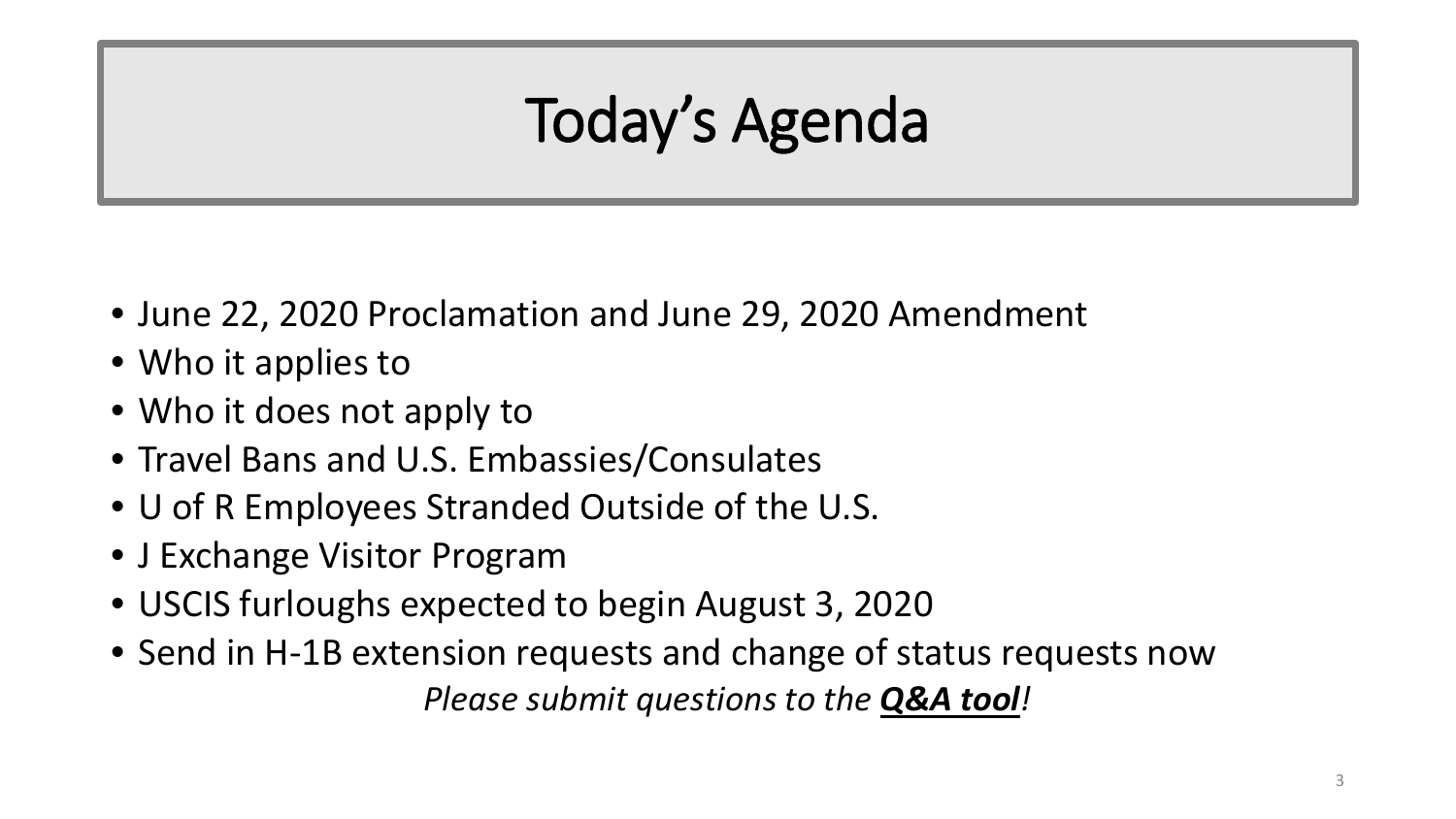- https://www.whitehouse.gov/presidential-actions/proclamation[suspending-entry-aliens-present-risk-u-s-labor-market-following](https://www.whitehouse.gov/presidential-actions/proclamation-suspending-entry-aliens-present-risk-u-s-labor-market-following-coronavirus-outbreak/)coronavirus-outbreak/
- [https://www.whitehouse.gov/presidential-actions/proclamation](https://www.whitehouse.gov/presidential-actions/proclamation-amendment-proclamation-10052/)amendment-proclamation-10052/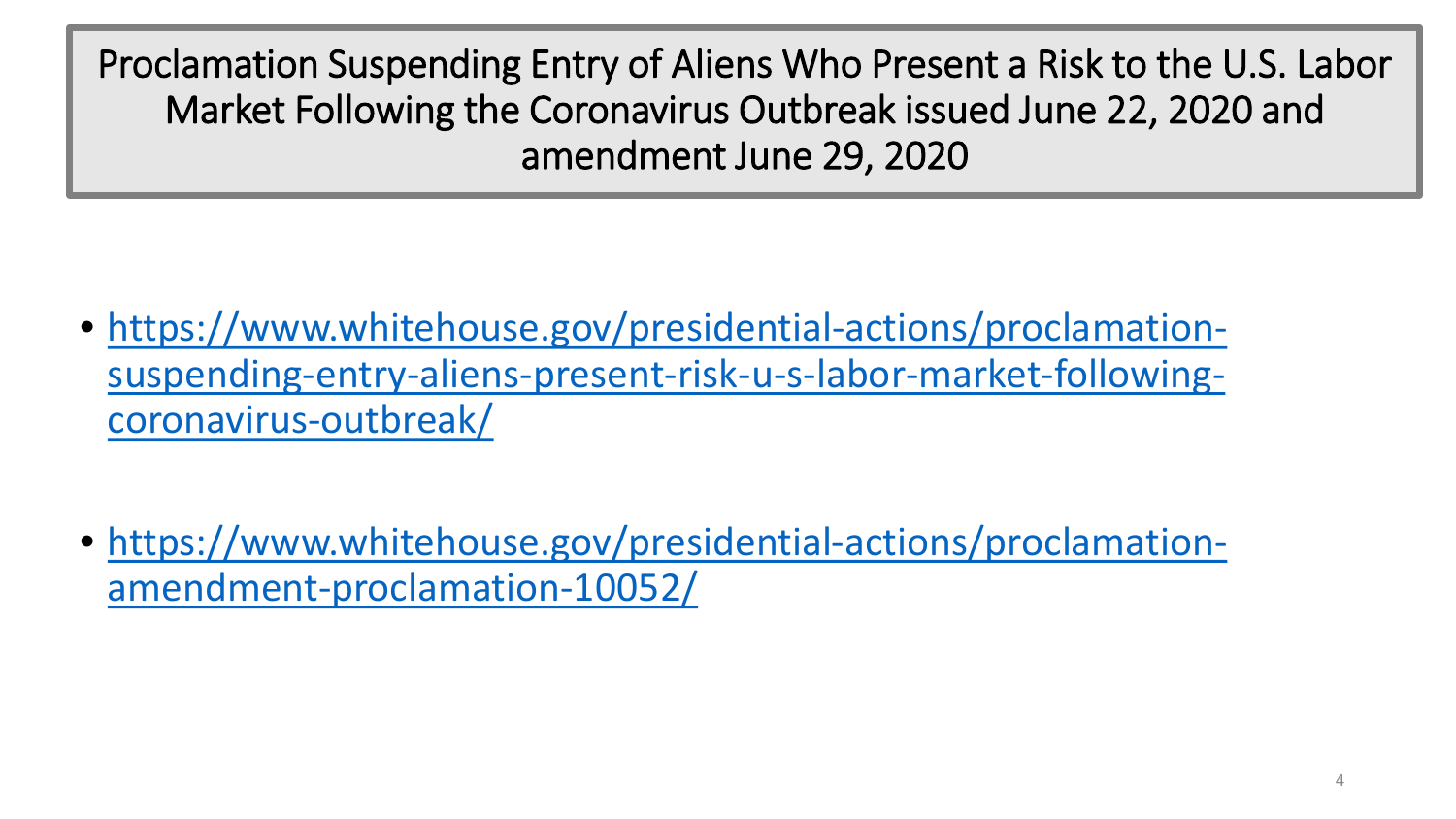- Does not apply to internationals currently in the U.S. and who were in the U.S. before June 24, 2020. People in the U.S. can extend or change status within the U.S. and change employers.
- Proclamation effective June 24, 2020 through December 31, 2020. It will be periodically reviewed and may be extended.
- Does not apply to visa exempt individuals, such as Canadian citizens.
- Suspends entry of certain nonimmigrants (NIVs) through December 31, 2020.
- Continues the suspension of immigrant visa (IVs) processing at Embassies and Consulates through December 31, 2020.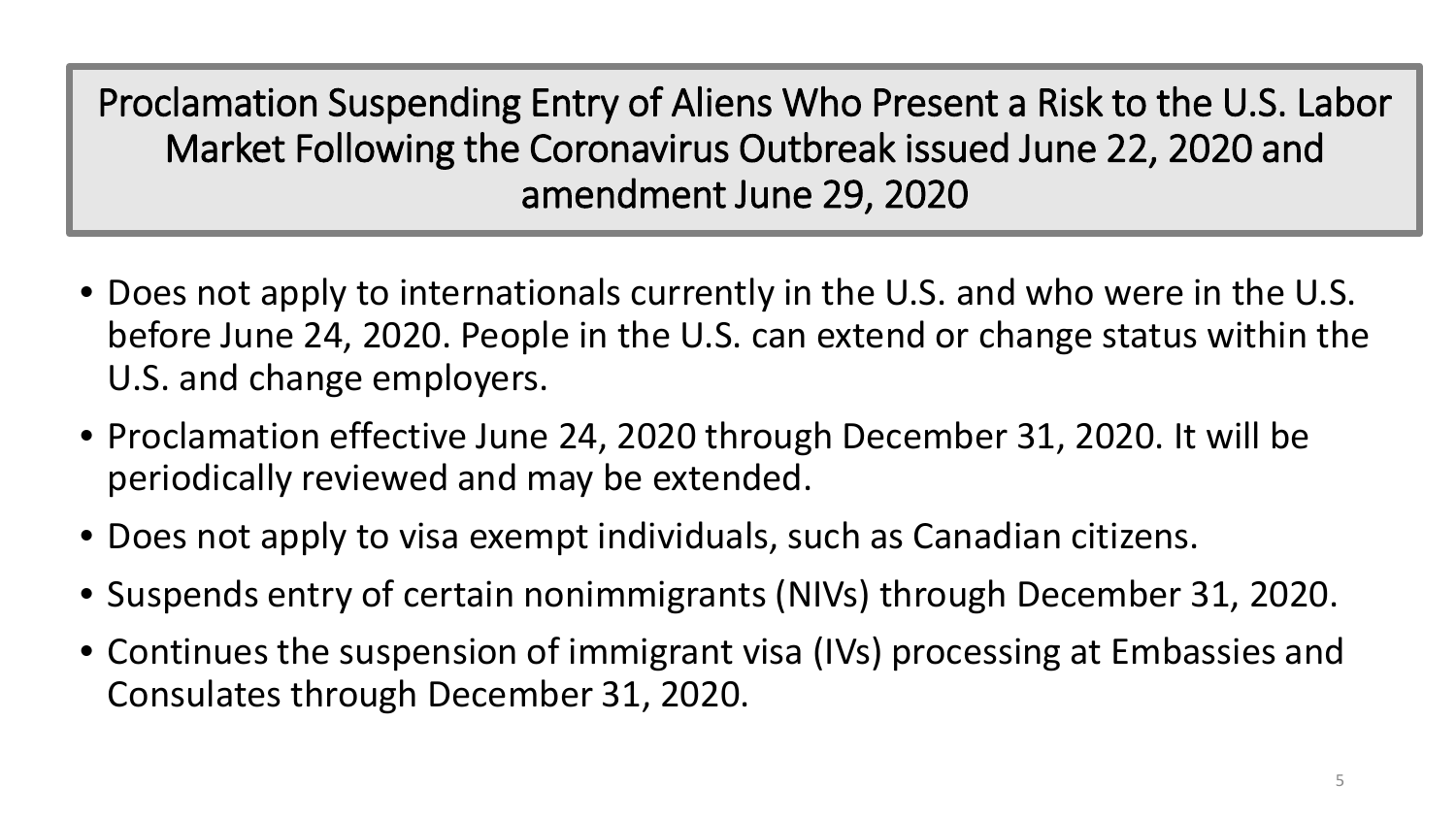- **Specific categories suspended from entry to U.S.**
- H-1B, H-2B, H-4, J-1 Exchange Visitors participating in intern program, trainee program, summer work travel program, camp counselor program, Au Pair program, and J-2 spouses and children of those program participants. **This does not impact the J categories utilized at the U of R.**
- L-1A, L-1B, and L-2 spouses and children
- **Impacts people who** were outside the U.S. on June 24, 2020 **and**
- Not in possession of a valid and unexpired visa stamp in their passport of the category they are seeking admission to or an advance parole document.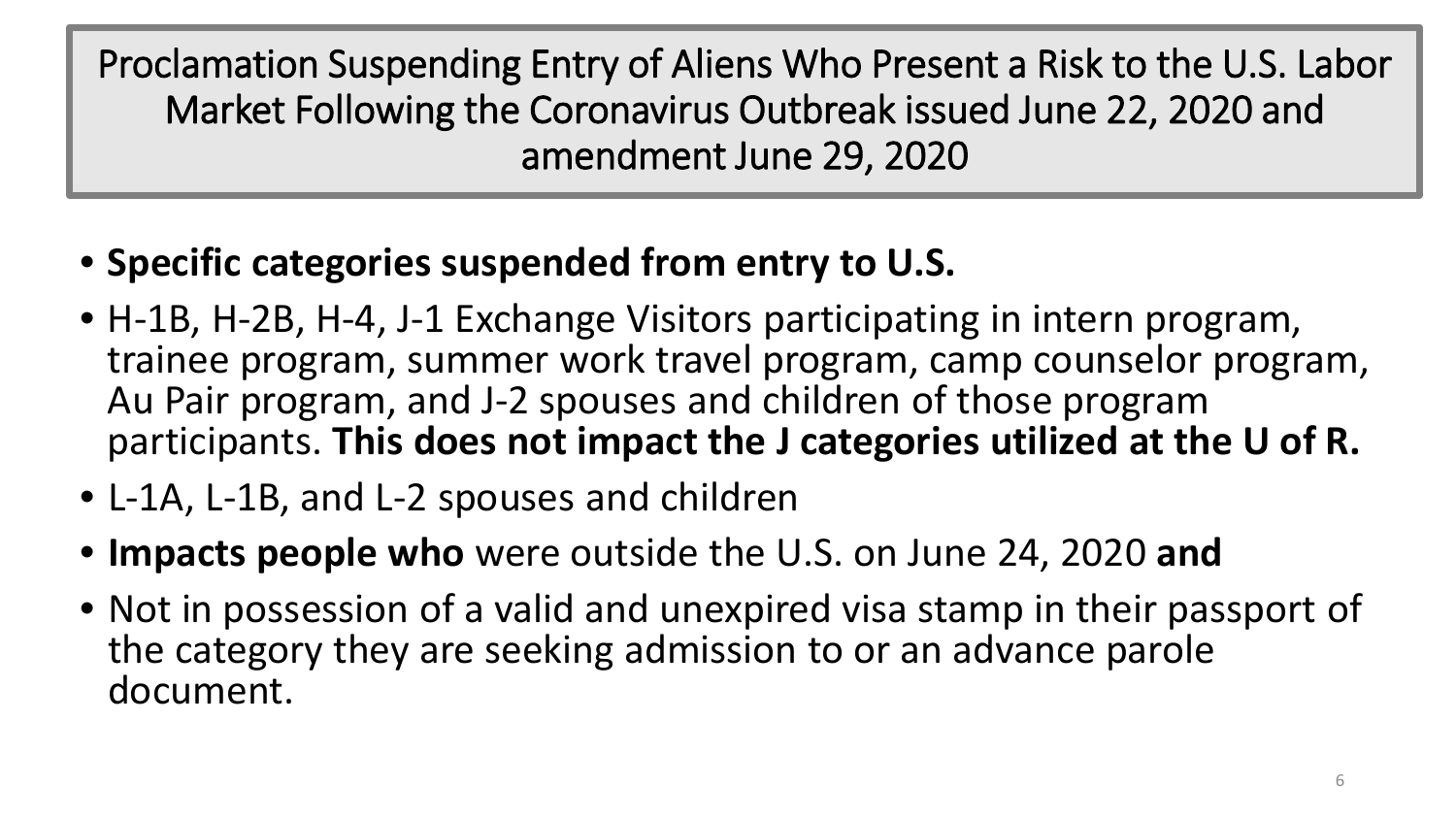- **The proclamation does not apply to**: lawful permanent residents; spouse or child of a U.S. citizen; any alien whose entry would be in the national interest, such as a medical doctor to treat COVID-19 patients.
- We are waiting on the process for applying for national interest exceptions. It may require economic implications for approval.
- J Exchange Visitors in the categories of: student, research scholar, professor, short-term-scholar and alien physician are **NOT barred** from entering the U.S. if they have a valid unexpired visa stamp in their passport.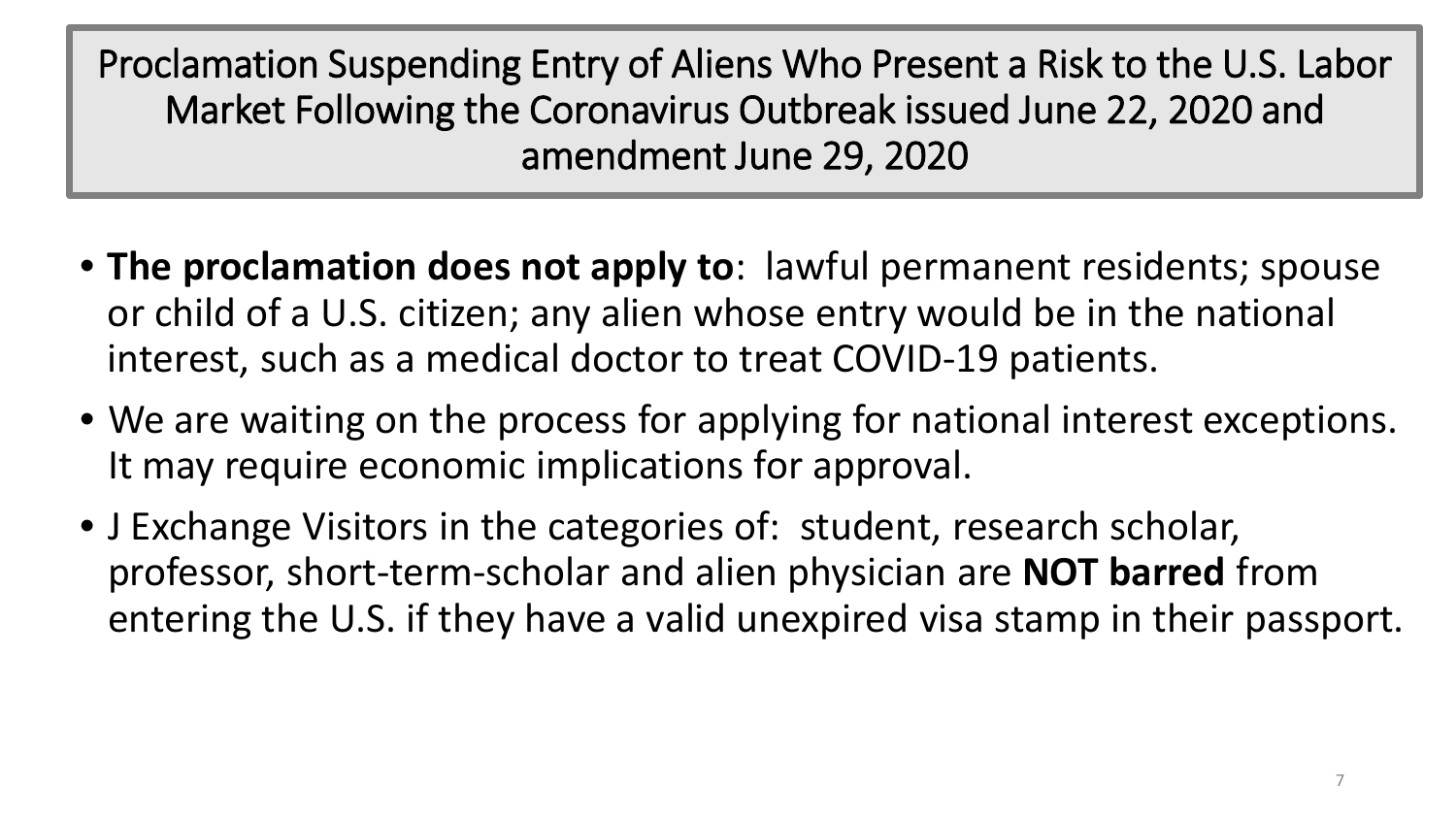- NIV categories utilized at the University of Rochester **that are suspended from entry to the U.S. are** H-1B's and H-4's, who were outside the U.S. on June 24, 2020, without a valid unexpired visa stamp in their passports or advance parole.
- ISO strongly recommends that people currently in the U.S. do not travel outside the U.S. due to the fluidity of immigration proclamations and travel bans.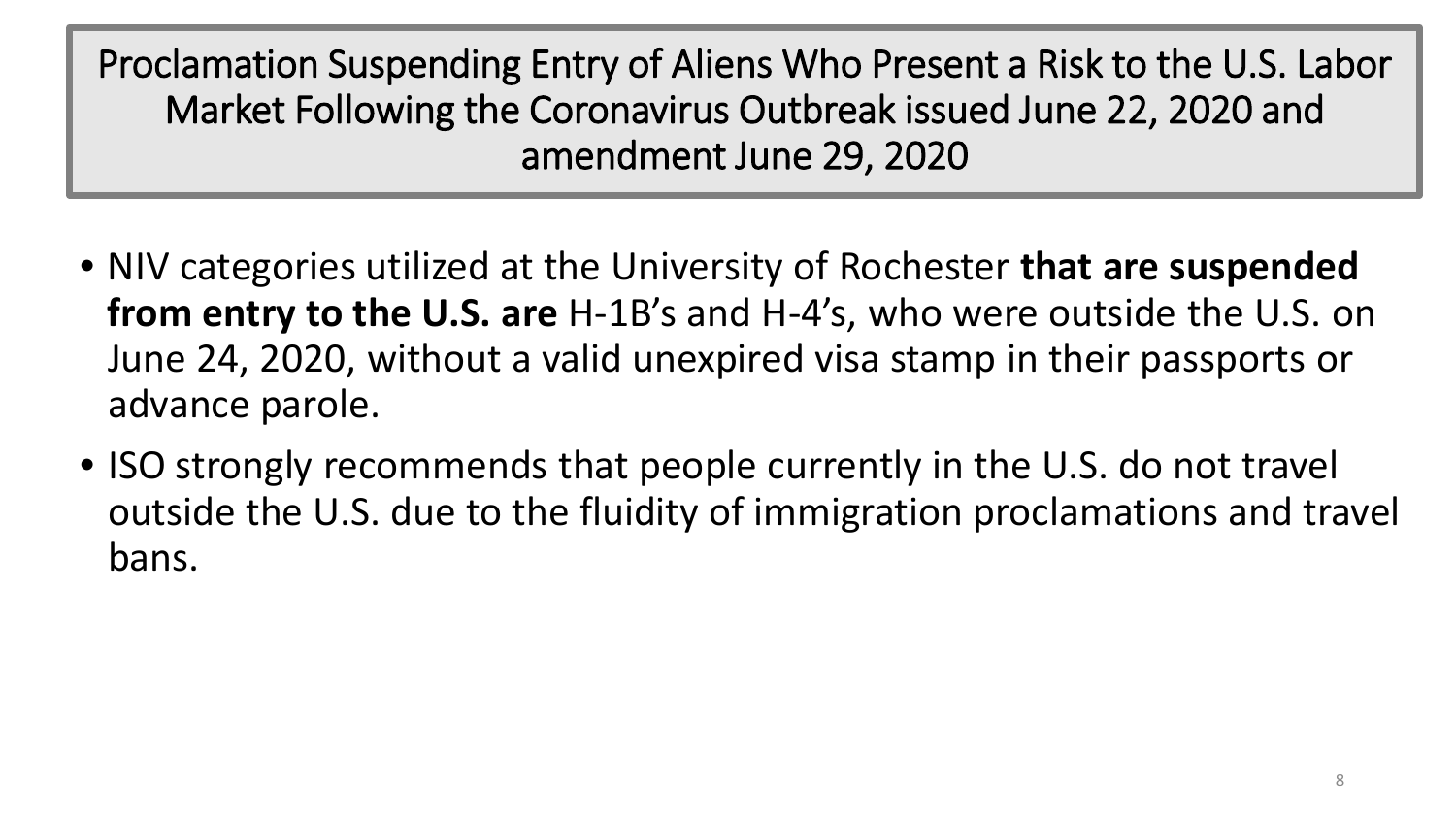### U.S. Embassies/Consulates

- When U.S. Embassies/Consulates reopen they currently will not issue visas for restricted categories until January 1, 2021 or later. Expect a backlog in visa appointments.
- If you did not have the visa stamp for one of the restricted classes on June 24, 2020, you cannot obtain a visa until January 1, 2021 or later.
- If your current visa stamp expires in your passport, you cannot obtain a new one at this time.
- Canadians are visa exempt so they can enter the U.S.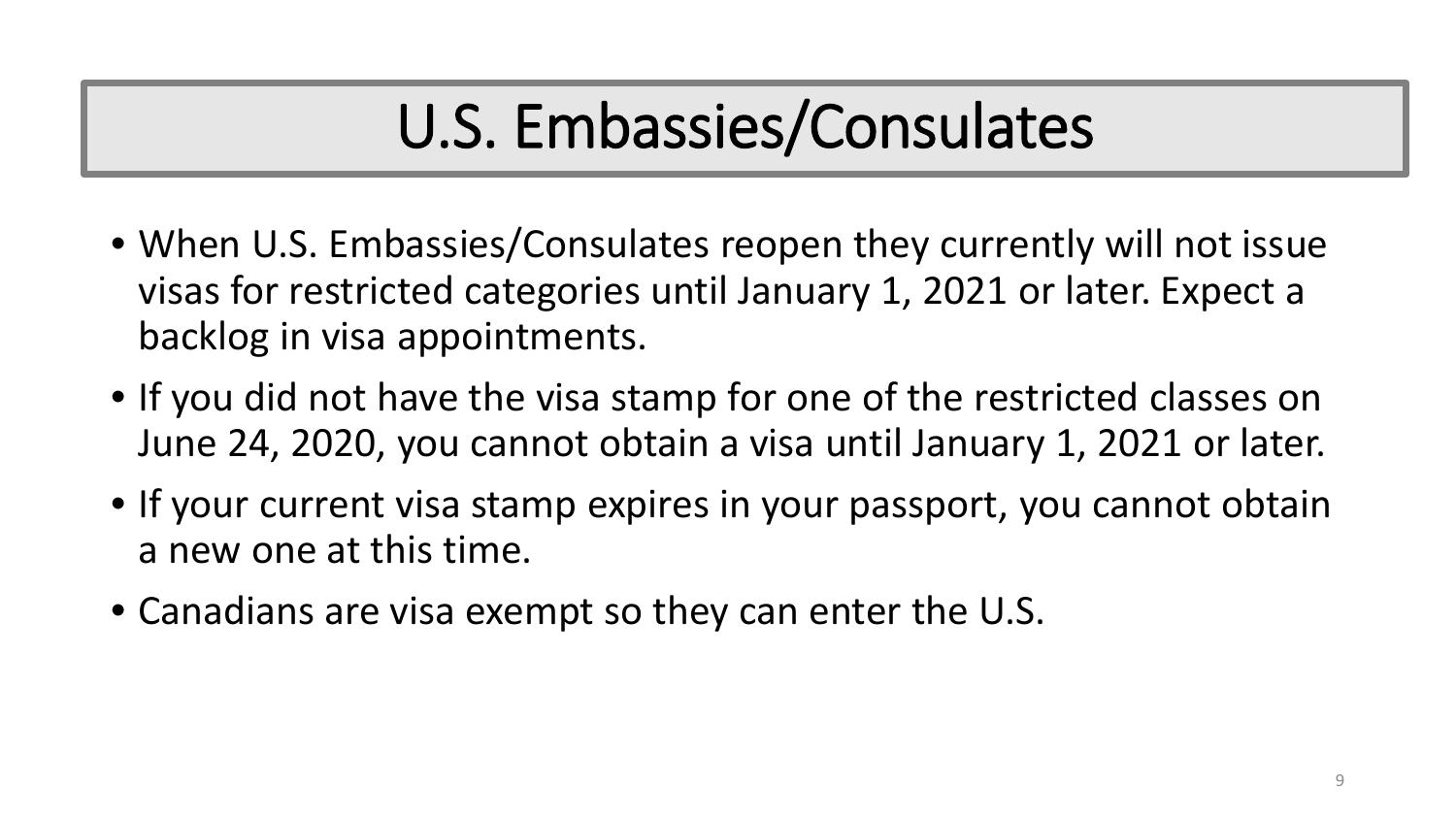#### U.S. Embassies/Consulates

- <https://www.usembassy.gov/>
- <https://travel.state.gov/content/travel/en/us-visas.html/>
- March 20, 2020, Suspension of Routine Visa Issuance. [https://travel.state.gov/content/travel/en/News/visas-news/suspension](https://travel.state.gov/content/travel/en/News/visas-news/suspension-of-routine-visa-services.html)of-routine-visa-services.html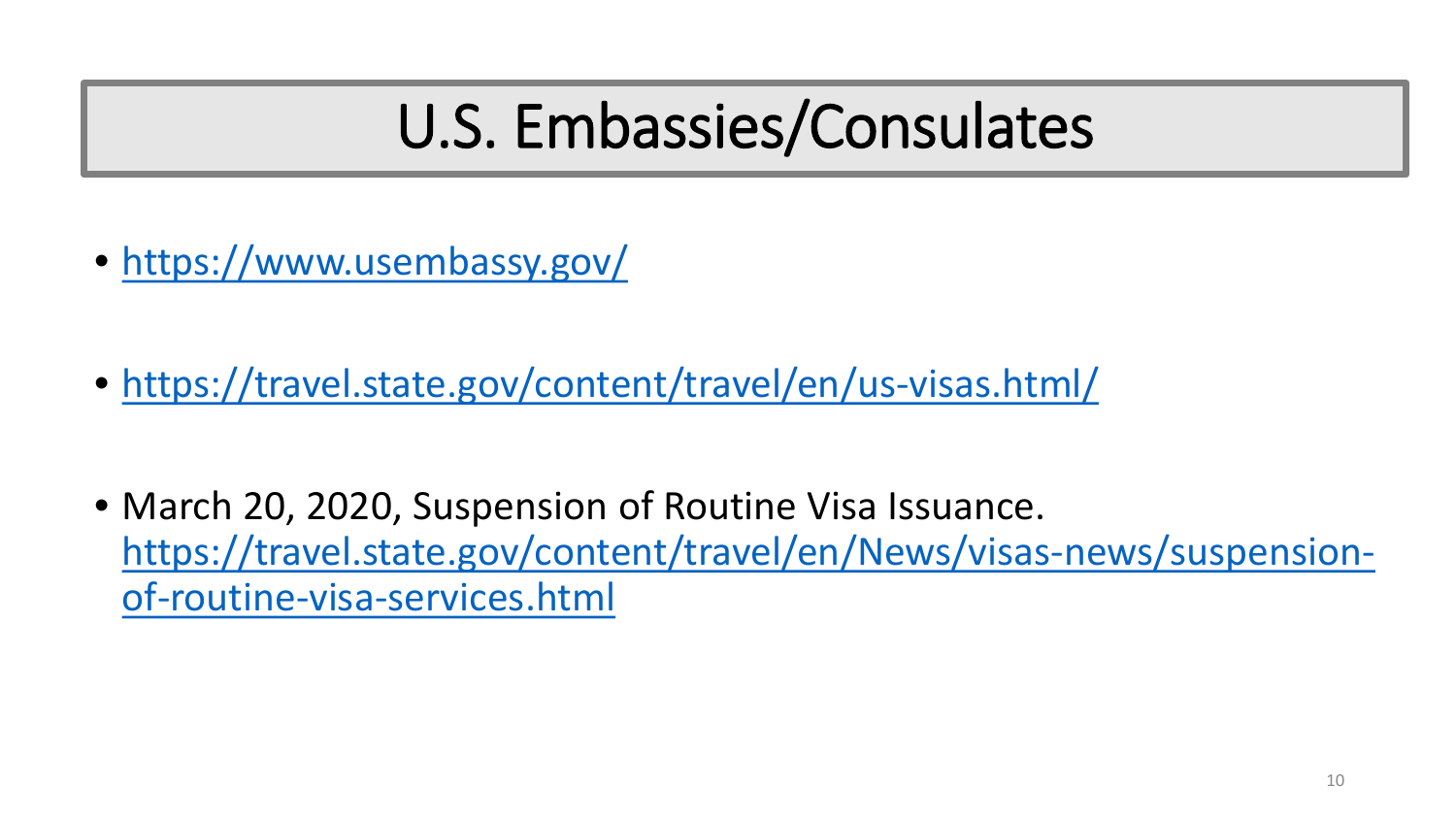### Travel Bans

- Web resources to research international destinations and their travel restrictions, mandatory quarantines and social distancing and health orders. **[Worldcue Trip Planning Tool](https://www.rochester.edu/global/planner/)** (Net ID required): Members of the University can access updated, destination-specific intelligence information from our intelligence provider.
- **[International Air Transport Association](https://www.iatatravelcentre.com/international-travel-document-news/1580226297.htm) (IATA):** IATA is the trade association for the world's airlines, and this resource outlines entry/transit regulations, health entry requirements, airports closed/open, borders closed/open and flight suspensions abroad.

<https://www.iso.rochester.edu/covid19info.html>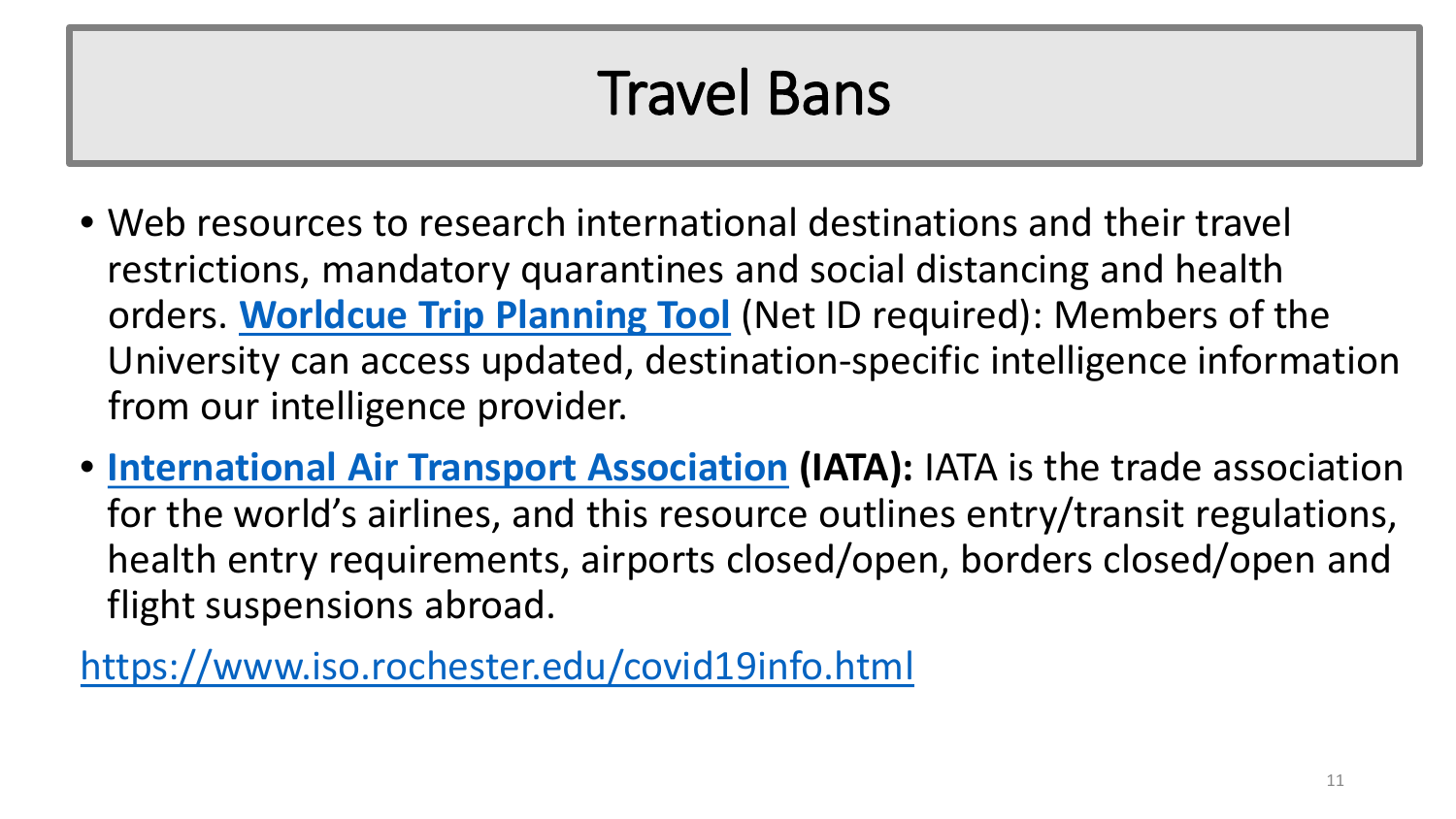#### U of R Employees Stranded Outside the U.S.

- Inform ISO of current international U of R employees stranded outside the U.S. [scholars@iso.Rochester.edu](mailto:scholars@iso.Rochester.edu)
- Inform Global Engagement of U.S. citizen U of R employees stranded outside the U.S. <http://www.rochester.edu/global/>
- The University of Rochester Policy: 132 Personnel Policy/Procedure<br>- Employment of Out-of-State Residents and Establishment of Out-of-State Work Locations. Also applies to out of country locations. <https://www.rochester.edu/working/hr/policies/pdfpolicies/132.pdf>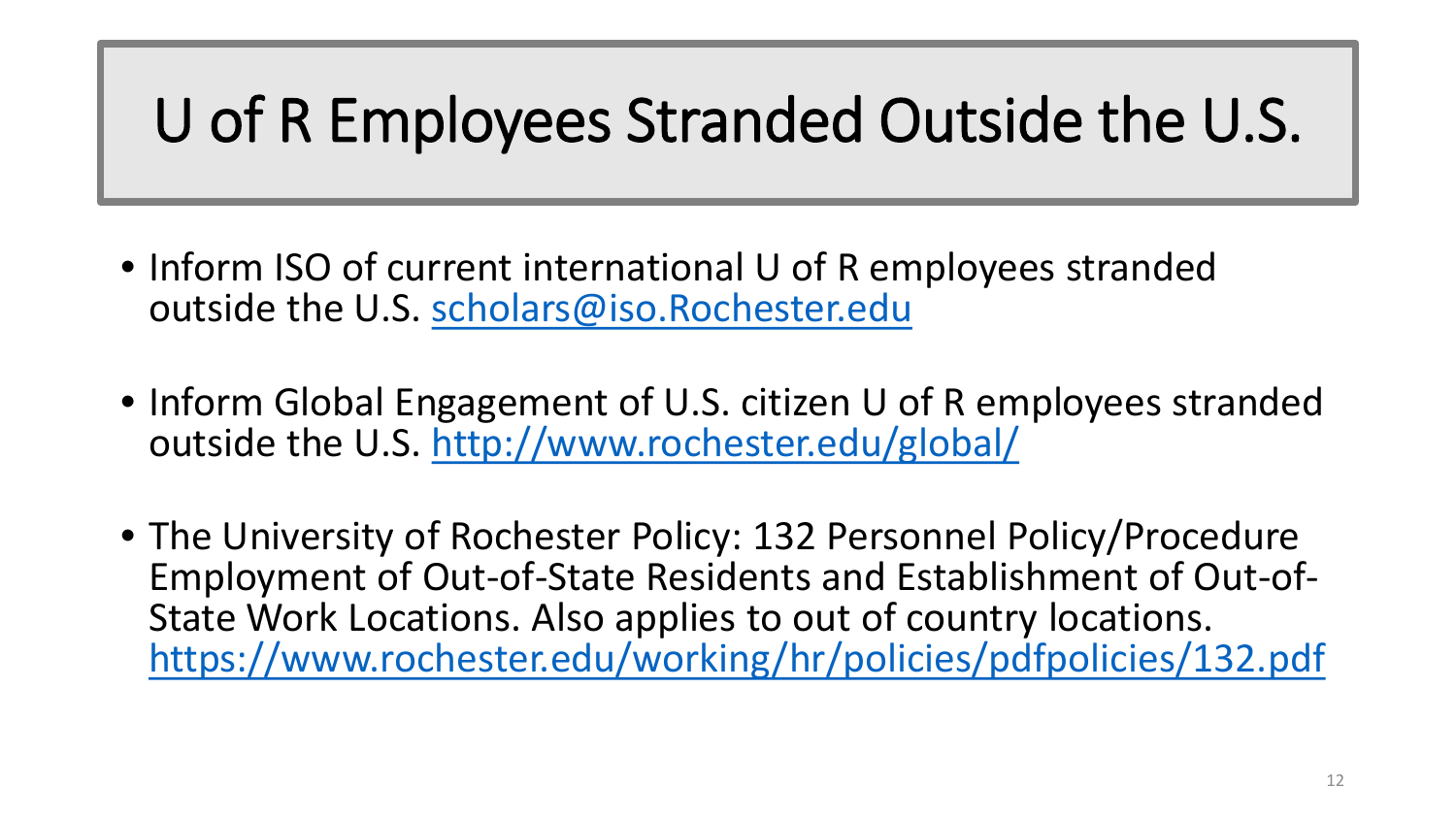### J Exchange Visitor Program

- J-1 Exchange Visitors in the categories of student, research scholar, professor, short-term-scholar and alien physician are **NOT barred**  from entering the U.S. and are not subject to this Proclamation. They must have a valid unexpired visa stamp in their passport to enter the U.S.
- Hiring freeze does apply. No new J EV's (including transfers) without senior leadership approval.
- J-1 Document Requests:
	- Forms are available at<https://www.iso.rochester.edu/forms.html>
	- Submit completed forms and supplemental documentation to [scholars@iso.rochester.edu](mailto:scholars@iso.rochester.edu)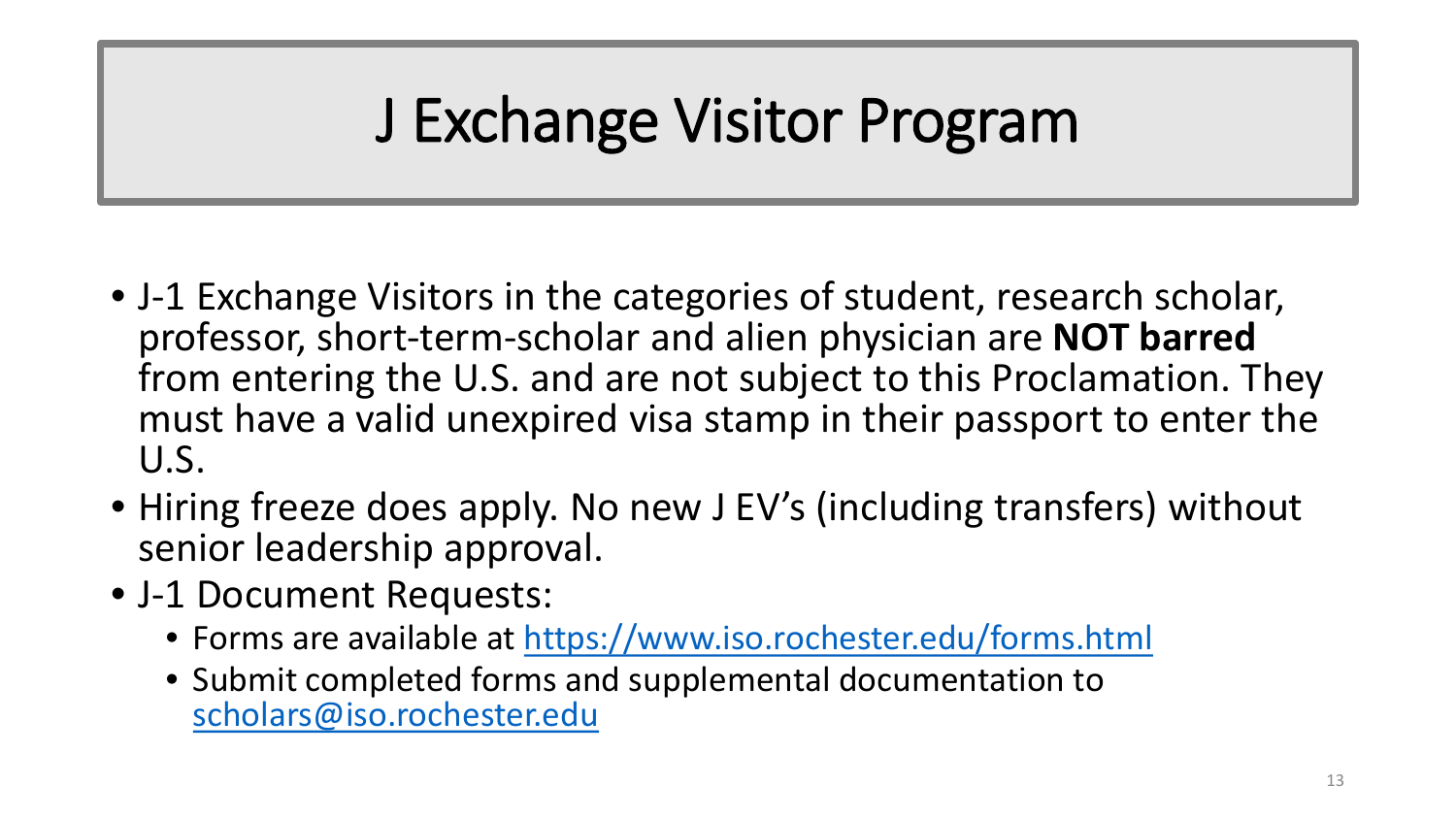#### J Exchange Visitor Program

- Form DS-2019 Delivery Options:
	- UR Mail Services: sent to campus address per your internal planning
	- FedEx: sent to local staff member's location under the departmental account/payment
	- USPS: available with verified valid mailing address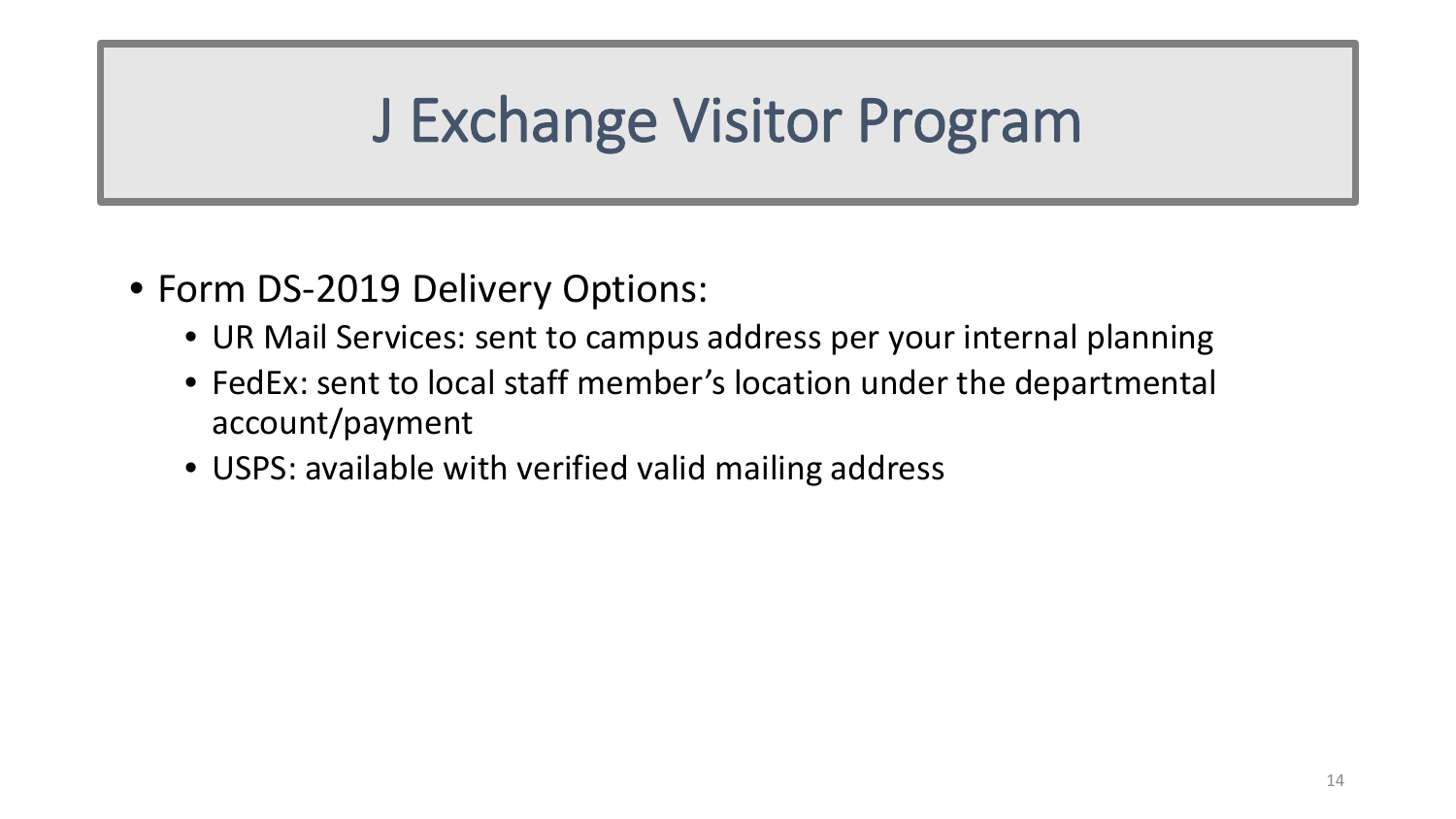- USCIS is funded by filing fees. Due to COVID-19 and Proclamations, fewer cases have been filed with USCIS in 2020. They have a \$1.2 billion funding shortfall.
- 75% of USCIS staff were sent furlough notices in June. Furloughs are expected to begin August 3, 2020, for one to three months or longer, unless congress provides funding.
- We expect there will be an increase in filing fees and a possible surcharge of 10% to repay any funding provided by congress. We do not know when fees will increase.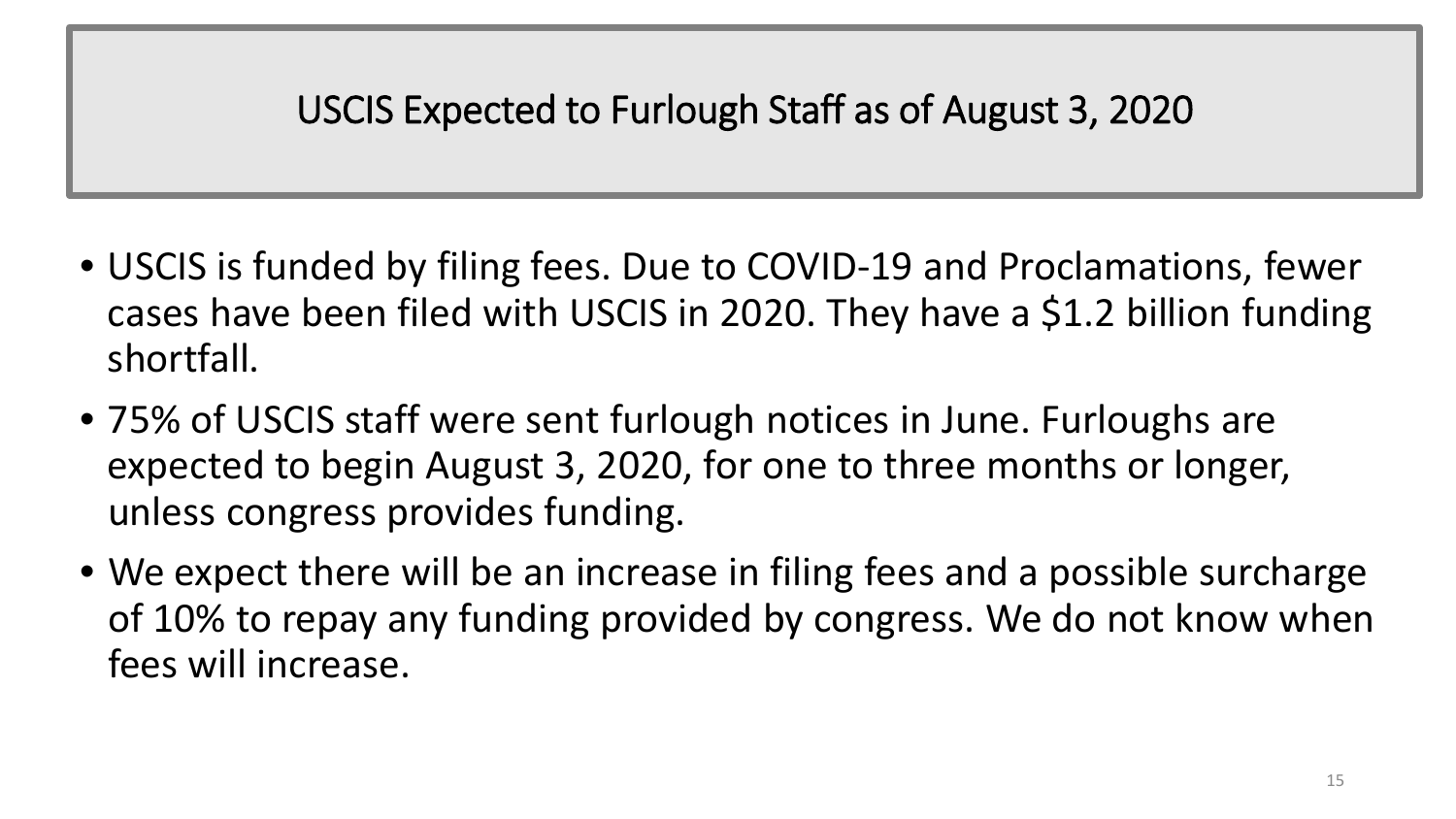### H-1B Extensions and Change of Status to H-1B

- Link to H-1B page containing questionnaires: <https://www.iso.rochester.edu/employment/workers/h1bwork.html>
- Premium processing is available again.
- Please send in extension requests to an ISO Immigration Advisor sixmonths prior to expiration of current H-1B.
- Send in change of status requests **now**.
- Hiring freeze. All new hires must be approved by senior leadership.
- Cannot bring new international hires in the H-1B status from outside the U.S. at this time.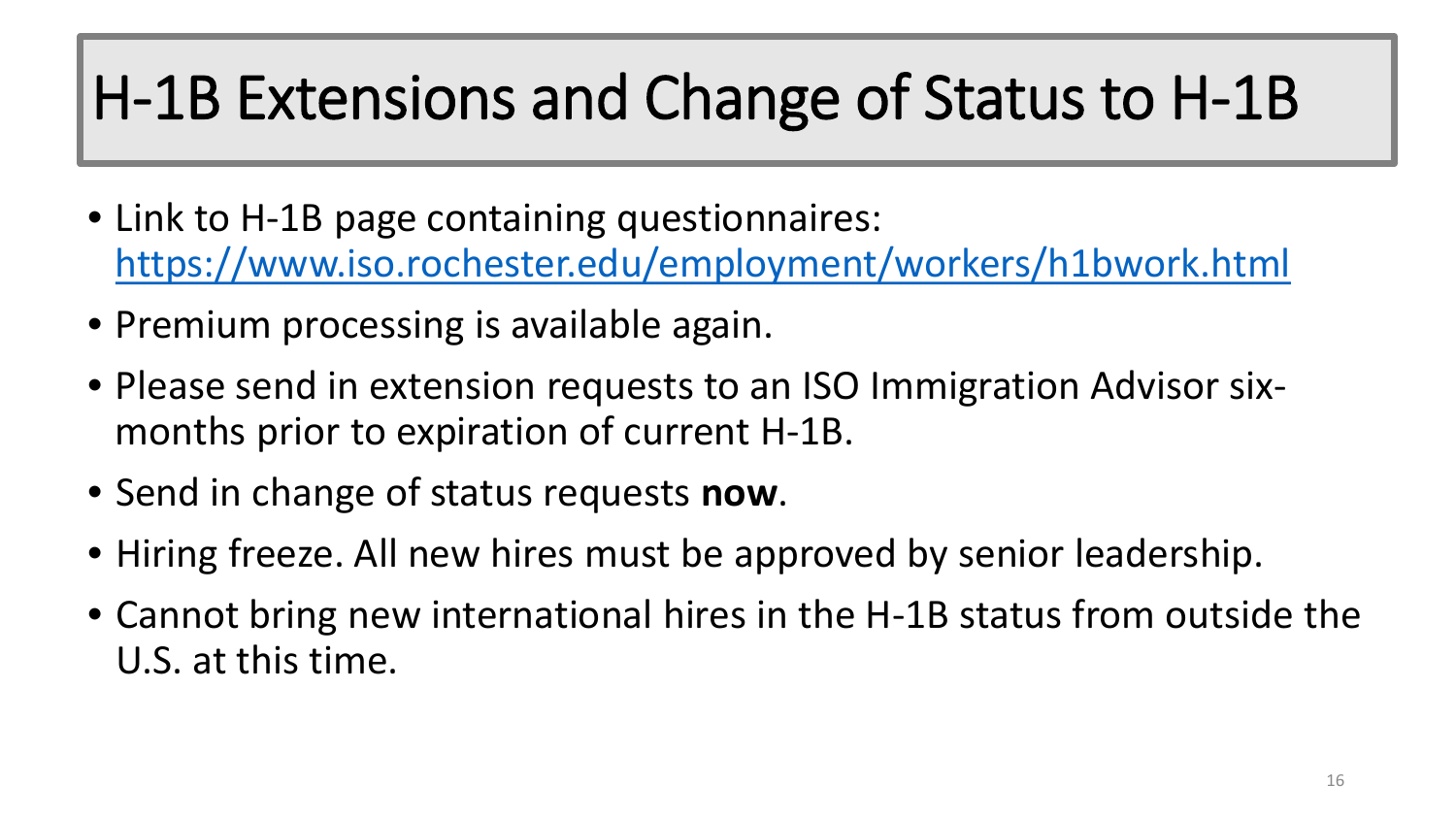#### ISO Staff Working Remotely

- Accessing ISO Staff & Services
	- 8:30am to 4:30pm (Wednesdays at 9:30 4:30)
	- Inquiries by email [scholars@iso.Rochester.edu](mailto:scholars@iso.Rochester.edu) or [questions@iso.Rochester.edu](mailto:questions@iso.Rochester.edu)
	- Temporary Phone Number: **+1 (585) 371-8736**
	- Email Immigration Advisor directly
	- Mail sent to ISO is reviewed on Monday, Wednesday, and Friday
	- [www.iso.Rochester.edu](http://www.iso.rochester.edu/)
	- <https://www.iso.rochester.edu/covid19info.html>